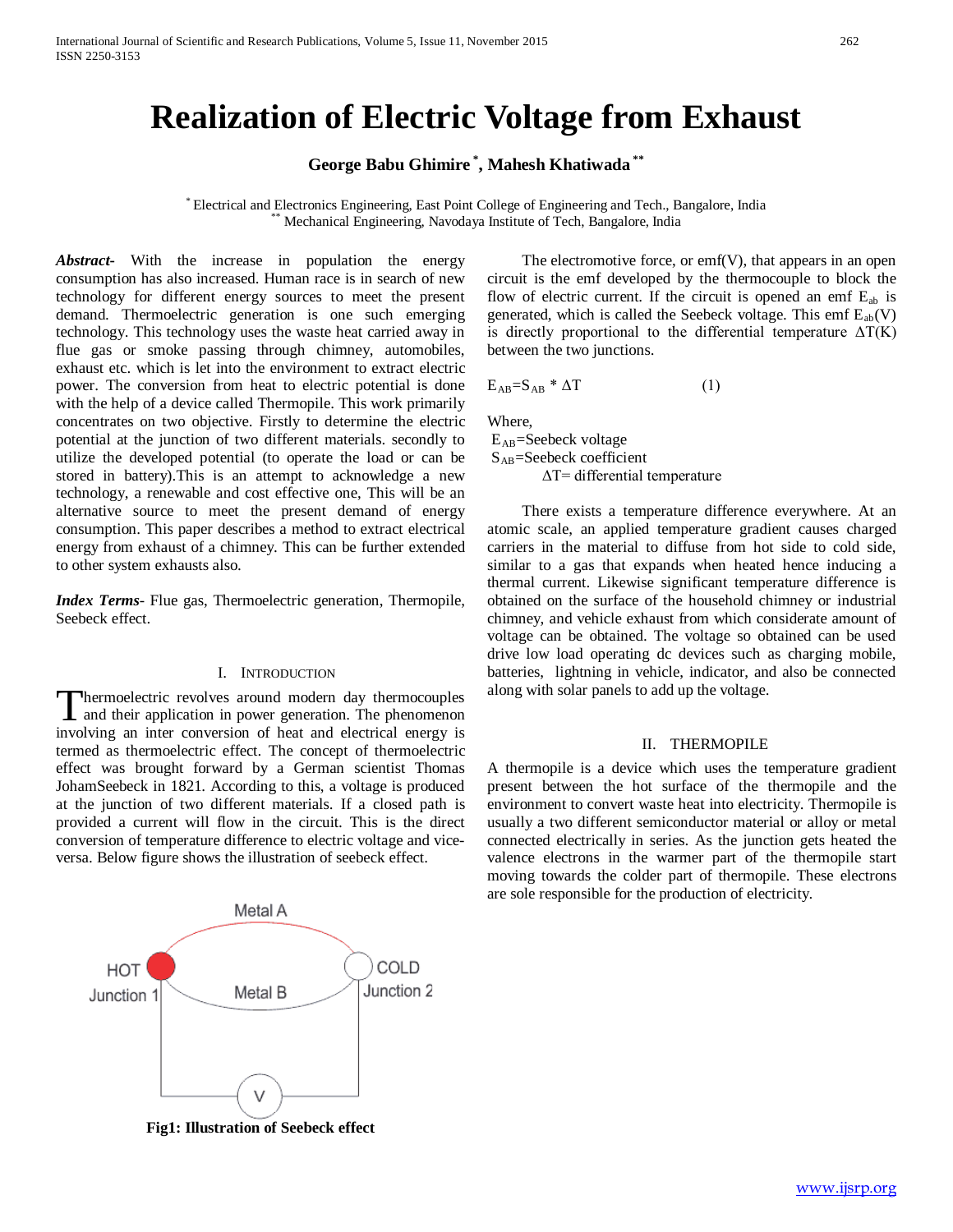

**Fig2: A typical thermopile**

## III. METHODOLOGY





**Fig3: Assembly model**

 In the proposed system the model chimney is a metal chimney. It is rectangular in shape. The thermopiles are placed at the suitable height not exceeding its rated temperature, four thermopiles on each surface on series connection. The model chimney is placed on the heat source. When the flue gas or smoke passes out through the chimney to the environment it carries heat with it. This heats up the chimney. When thermopiles are placed over the chimney the hot surface of the thermopile gets heated. The temperature gradient between the hot and cold side of the thermopile will produce an electric potential according to the principle of Seebeck effect, which can be utilized to operate the load.

### IV. TESTS CONDUCTED

 Tests were conducted to extract the useful potential from the exhaust heat. The test was conducted at a room temperature of 28<sup>o</sup> C. They were carried on the following:

- 1. On model chimney
- 2. On diesel generator chimney
- 1 On model chimney
- 1.1. Series Connection

 The thermopiles are placed over the surface of the chimney at different heights depending upon the suitable temperature as determined before. One thermopile block is placed over each surface. All thermopiles are connected in series. This is done by connecting the positive terminal of one thermopile over one surface with the negative terminal of the other thermopile over other surface. This is continued till the connection reaches to the last thermopile. The load is connected to the thermopile. LED is used as a load. The total output voltage is given by the sum of individual output voltage as,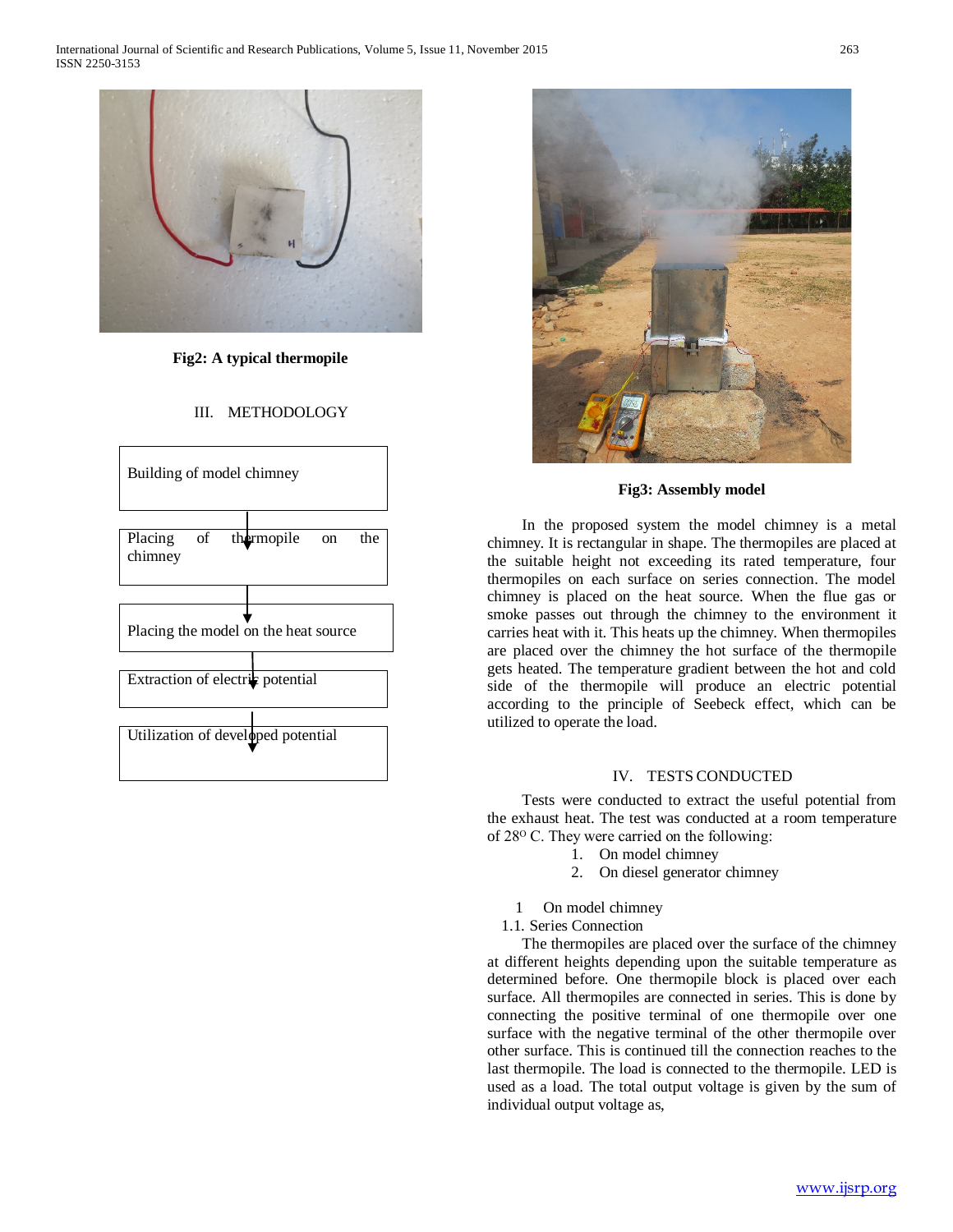$V_{\text{out}} = P_1 + P_2 + P_3 + P_4$  (2) Where,  $P_1$ ,  $P_2$ ,  $P_3$ ,  $P_4$  are voltage of each thermopile



Fig4: Temperature (<sup>0</sup>C) vs. Voltage graph for series **connection**

## 1.2. Parallel Connection

 The placement of the thermopile over the chimney is same as that of the series connection test. In this the four thermopile blocks are divided into two strips. Each strip contains two thermopile block. Two thermopile blocks are connected in parallel and the two strips are connected in the series. The load is connected across two strips containing the thermopile blocks. The output voltage is given by,

 $V_{\text{out}} = P_1$ or  $P_2 + P_3$ or  $P_3(3)$ Where,

 $P_1$ , P2, P3,  $P_4$  are voltage across each block.



**Fig5: Temperature vs Voltage graph for parallel connection**

2. On diesel generator chimney

 A similar test was conducted with six thermopile in series placed at a suitable height on diesel generator chimney as shown in the fig6. The voltage so produced is used to charge a mobile. The test result is tabulated below.

| Required<br>charger | output | for | Obtained output from<br>test setup |
|---------------------|--------|-----|------------------------------------|
| 3.7 volts           |        |     | 4.8 volts                          |



**Fig6: Implementation on DG chimney**

## V. RESULTS

 The test was implemented on a modeled chimney and diesel generator chimney. The results in each case is as tabulated in table7.

| Implementation      | Max.                        | Max.voltage |
|---------------------|-----------------------------|-------------|
| <sub>on</sub>       | temperature                 | obtained(V) |
|                     | $gradient$ <sup>(O</sup> C) |             |
| Modeled chimney     |                             |             |
| <b>Series</b>       | 48                          | 2.3         |
| connection          |                             |             |
| Parallel            | 45                          | 1.58        |
| connection          |                             |             |
| Diesel<br>generator | 50                          | 4.8         |
| chimney             |                             |             |

## VI. CONCLUSION AND FUTURE SCOPE

 When an experiment is done on model chimney and diesel generator chimney, we are successful in getting a considerable amount of voltage. The voltage so produced was utilized to

- $\triangleright$  Charge a mobile battery of 3.7 volts
- Glow an LED of 3.8 volts and
- $\triangleright$  To run a small dc motor which operates at (3V-9V)volts